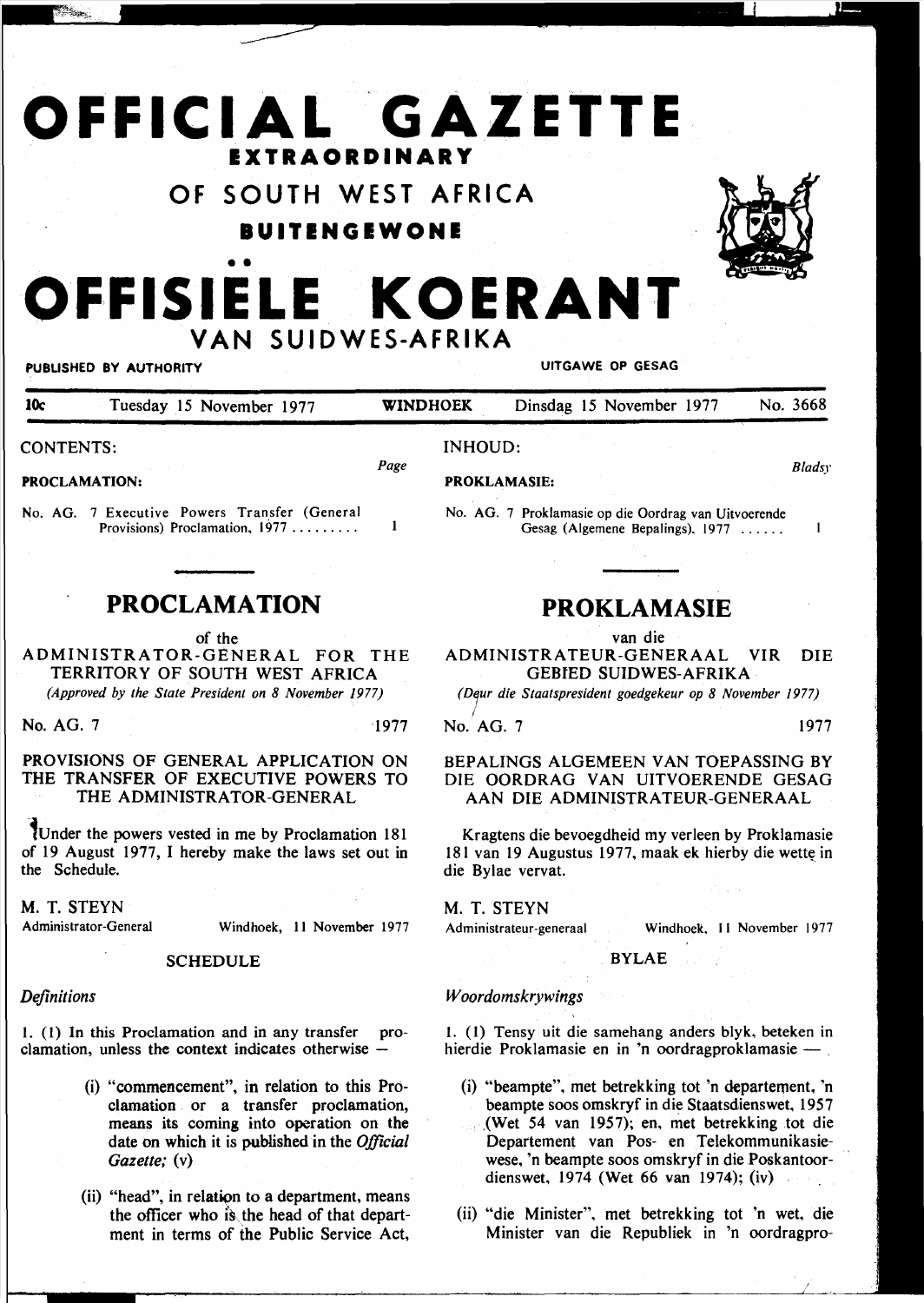1957 (Act 54 of 1957); and, in relation to the Department of Posts and Telecommunications, means the Postmaster General; (iv)

- (iii) '"Jaw" means an Act of the Parliament of the Republic (including the Exchequer and **••••** Audit Act, 1975 (Act 66 of 1975)), an . ordinance of the Legislative Assembly of the territory, any proclamation issued under such an Act or ordinance, and any regulation, rule or other enactment issued under such an Act or ordinance or such a proclamation, in so far as it relates to or applies in the territory or is connected with its administration or the administration in it of a matter which in terms of a transfer proclamation is administered by the Administrator-General; (ix)
- $(iv)$  "officer", in relation to a department, means an officer as defined in the Public Service Act, 1957 (Act 54 of 1957); and, in relation to the Department of Posts and Telecommunications, means an officer as defined in the Post Office Service Act, 1974 (Act 66 of 1974); (i)
- (v) *"Official Gazette"* means the *'Official Gazette* of the territory; (vi)
- (vi) "'Republic" means the Republic of South Africa; (viii)
- (vii) "territory" means the territory of South West Africa; (iii)
- (viii) "the Minister", in relation to a law, means the Minister of the Republic mentioned in a transfer proclamation, whose administration of a matter to which that law relates, is transferred to the Administrator-General by that transfer proclamation; (ii)
- (ix) "transfer proclamation" means a proclamation by the Administrator-General by which the administration of the affairs of the territory in relation to any matter is transferred from a Minister of the Republic to the Administrator-General. (vii)

#### *Application of this Proclamation*

1"

i}\,

2. The provisions of this Proclamation shall, as from the commencement of a transfer proclamation and save in so far as that transfer proclamation provides otherwise, apply in respect of any law relating to a matter which in terms of that transfer proclamation is administered by the Administrator-General.

按算器的 人类的 计可变时间

klamasie genoem, wie se administrasie van 'n aangeleentheid waarop daardie wet betrekking het, by daardie oordragproklamasie aan die Administrateur-generaal oorgedra word; (viii)

- (iii) "gebied" die gebied Suidwes-Afrika; (vii)
- (iv) "hoof', met betrekking tot 'n departement, die beampte wat ingevolge die Staatsdienswet, 1957 (Wet 54 van 1957), die hoof van daardie departement is; en, met betrekking tot'die Departement van Pos- en Telekommunikasiewese, die Posmeester-generaal; (ii)
- (v) "inwerkingtreding", met betrekking tot hierdie Proklamasie of 'n oordragproklamasie, die inwerkingtreding daarvan op die datum waarop dit in die *Offisiële Koerant* afgekondig word; (i)
- (vi) *"O.ffisiele Koerant"* die *O.ffisiille Koerant* van die gebied;  $(v)$
- (vii) "oordragproklamasie" 'n proklamasie deur die Administrateur-generaal waarby die administrasie van die sake van die gebied met betrekking tot die een of ander aangeleentheid van 'n Minister van die Republiek aan die Administrateur-generaal oorgedra word; (ix)
- (viii) "Republiek" die Republiek van Suid-Afrika; (vi)
	- (ix) "wet" 'n Wet van die Parlement van die Republiek (met inbegrip van die Skatkis- en Ouditwet, 1975 (Wet 66 van 1975)), 'n ordonnansie van die W etgewende Vergadering van die gebied, 'n ,proklamasie wat kragtens so 'n Wet of ordonnansie uitgevaardig is, en 'n regulasie, reel of ander maatreel wat kragtens so 'n Wet, ordonnansie of proklamasie uitgevaardig is, vir sover dit op die gebied betrekking het of daarin geld of met die administrasie daarvan, of die administrasie daarin van 'n aangeleentheid wat ingevolge 'n oordragproklamasie deur die Administrateur-generaal geadministreer word, in verband staan. (iii)

### *Toepassing van hierdie Proklamasle* !:I

L W

2. Die bepatings van hierdie Proklamasie is, vanaf die inwerkingtreding van 'n oordragproklamasie en behalwe vir sover daardie oordragproklamasie anders bepaal, van toepassing ten opsigte ''van 'n wet wat betrekking het op 'n aangeleentheid wat ingevolge daar- . die oordragproklamasie deur die Administrateurgeneraal geadministreer word.

فلوقا يعادى المولى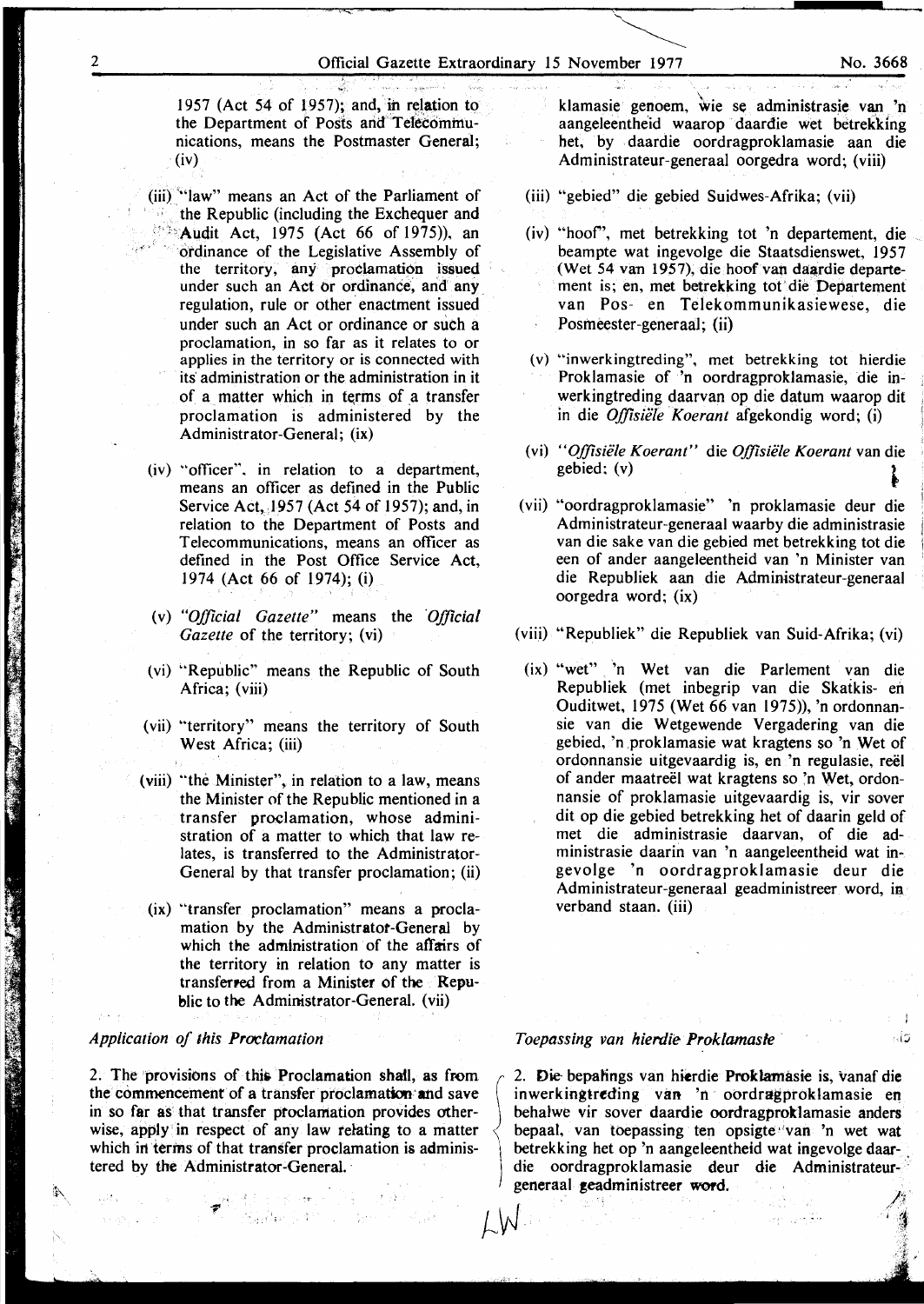$m, b+$ 

### *Application of laws*

 $\ddot{\phantom{a}}$ 

3. (l) Subject to the provisions of subsection (2), any reference in any law referred to in section  $2 -$ 

- (a) to the Minister or to the Minister of Finance or State President or Parliament (including the Senate or the House of Assembly) or Government of the Republic, shall be construed as a reference to the Administrator-General;
- (b) to the State, shall be construed as including a reference to the Administrator-General;
- (c) to the Republic, shall be construed as a reference to the territory;
- (d) to the *Government Gazette* of the Republic, shall be construed as a reference to the *Offical Gazette.*

(2) The provisions of subsection ( 1) shall not apply with reference to  $-$ 

- (a) those provisions of any law referred to in section 2 which provide for or relate to the appointment, promotion, transfer, secondment, remuneration, allowances, discipline, discharge or suspension, the retirement, leave and pension rights and privileges or any other conditions of service of any person who is, or is engaged for employment, in the service of the State or the Government of the Republic or any of its departments in terms of that law or any other law;
- (b) those provisions of any law so referred to which provide for or relate to the institution, constitution or control of any juristic person or any board or other body of persons that may exercise powers or perform other functions in or in respect of both the territory and the Republic;
- from such date (which may be a date earlier than the

(3) The provisions of paragraph (a) of subsection (2) shall not prohibit the appointment by or on the authority of the Administrator-General, to an office provided for in a law referred to in section 2, of any person referred to in that paragraph who has been designated or made available for that purpose by the authority in whose service such person is.

 $*$  (4) Any proclamation, regulation or rule which is issued or made after the commencement of any transfer

#### *Toepassing van wette* ·

3. (1) Behoudens die bepalings van subartikel (2), word  $\lambda$  W 'n verwysing in 'n wet in artikel 2 bedoel  $-$ 

- (a) na die Minister of na die Minister van Finansies of  $\mathbb{R}$   $\rightarrow$   $\mathbb{R}$ Staatspresident of Parlement (met inbegrip van die  $\bigcap_{k \in \mathbb{Z}}$ Staatspressient en mensende Regering van die uitge Republiek, uitgelê as 'n verwysing na die<sub>te</sub>.<br>Administrateur-generaal; Administrateur-generaal;  $\eta$ ie
- (b) na die Staat, uitgele as 'n verwysing ook na die Administrateur-generaal;
- (c) na die Republiek, uitgele as 'n verwysing na die gebied;
- (d) na die *Staatskoerant* van die Republiek, uitgele as 'n verwysing na die Offisiële Koerant.

(2) Die bepalings van subartikel ( 1) is nie van toepassing nie met betrekking tot  $-$ 

- (a) daardie bepalings van 'n wet in artikel 2 bedoel, wat voorsiening maak vir of betrekking het op die aanstelling, bevordering, verplasing, oorplasing afstaan, besoldiging, toelaes, tug, ontslag of skorsing, die uitdienstredings-, verlof- en pensioenregte en -voordele of enige ander diensvoorwaardes van iemand wat ingevolge daardie wet of 'n ander wet in die diens van die Staat of die Regering van die Republiek of 'n departement daarvan is of geneem word;
- (b) daardie bepalings van 'n aldus bedoelde wet wat voorsiening maak vir of betrekking het op die instelling of samestelling van of beheer oor 'n regspersoon of 'n raad of ander liggaam van persone wat ingevolge daardie wet bevoegdhede of ander werksaamhede in of ten opsigte van sowel die gebied as die Republiek kan uitoefen of verrig;
- (c) such provisions of any law so referred to as the (c) die bepalings van 'n aldus bedoelde wet wat die Administrator-General may determine, to such ex-<br>  $\frac{1}{2}$  Administrateur-generaal bepaal, in dié mate of met<br>
tent or with reference to such matter and with effect<br>  $\frac{1}{2}$  betrekking tot dié aangeleentheid en vanaf di tent or with reference to such matter and with effect betrekking tot dié aangeleentheid en vanaf dié<br>from such date (which may be a date earlier than the datum (wat 'n datum vroeër as die datum van die date of the determination) as he may determine, and bepaling kan wees) wat hy bepaal, en wat deur die  $\frac{1}{2}$ <br>Recolumnation by the Chief Director of the Office of  $\int_{c_1}^{c_2}$  Hoofdirekteur van die Kantoor van die Recolumn and die Recolumn van die Recolumn die Recolumn die Recolumn die Recolumn die Recolumn die Recolu

(3) Die bepalings van paragraaf (a) van subartikel (2) belet nie die aanstelling, deur of op gesag van die Administrateur-generaal, in 'n amp waarvoor 'n wet in artikel 2 bedoel voorsiening maak, van 'n persoon in daardie paragraaf bedoel wat vir die doel aangewys of beskikbaar gestel is deur die gesag in wie se diens daardie persoon is nie.

·-~ ........... (4) 'n Proklamasie (regulasie of reël wat na die inwerkingtreding van 'n oordragproklamasie deuf, of op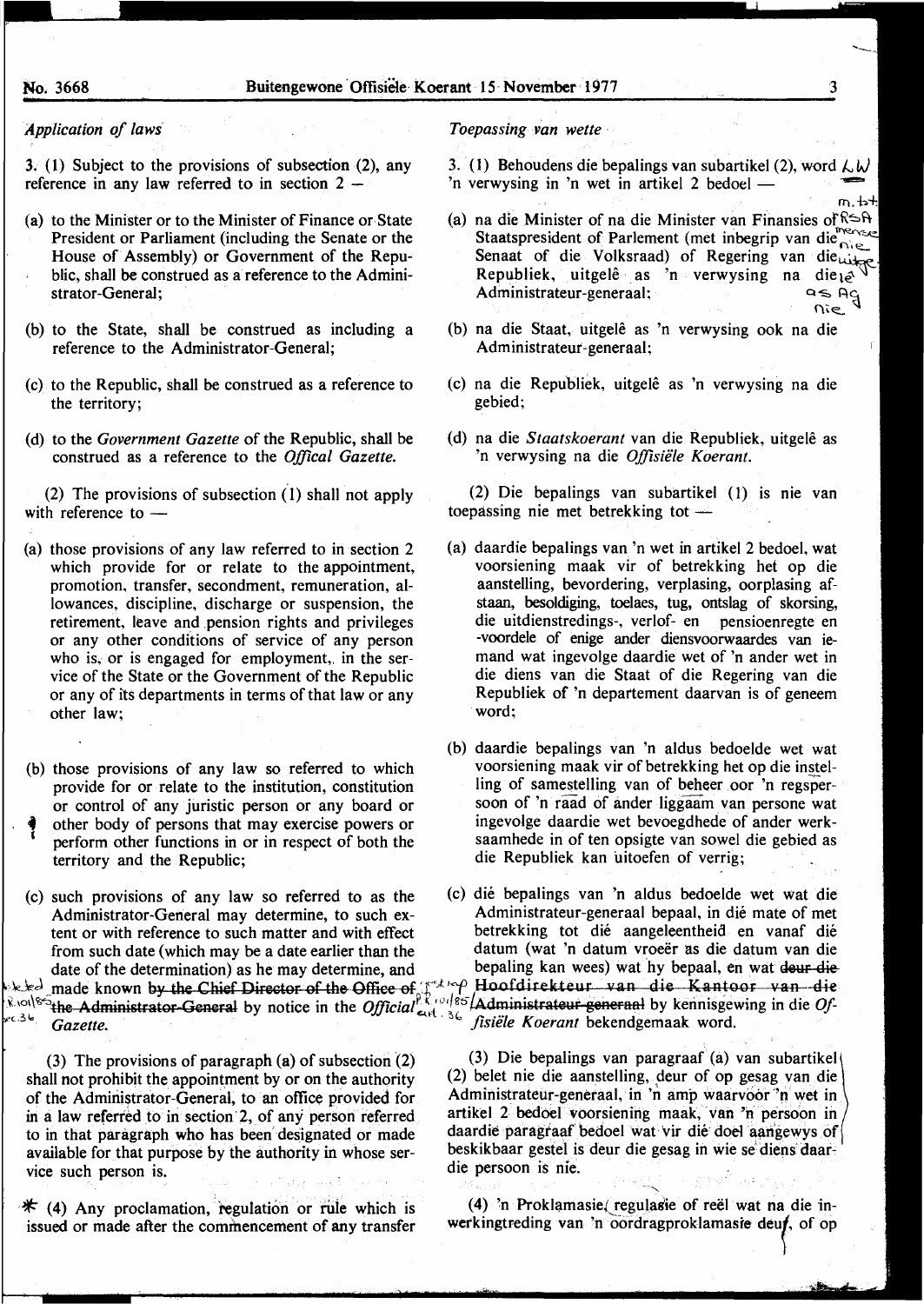proclamation by, or on the authority or with the appro- gesag of met die goedkeuring van, die Staatspresident of val of, the State President or the Minister under a law die Minister kragtens 'n wet wat by sodanige inwhich at such commencement applies both in the terri-<br>werkingtreding sowel in die gebied as in die Republiek tory and in the Republic, and which is published in the van toepassing is, uitgevaardig of gemaak word en wat *Government Gazette* of the Republic, shall, notwith- in die *Staatskoerant* van die Republiek afgekondig standing the provisions of subsection (1), apply in the word, is ondanks die bepalings van subartikel (1), in die territory if such proclamation, regulation or rule or the gebied van toepassing indien daar in die notice by which it is so published, contains a statement that it was or is issued or made with the consent of the by dit aldus afgekondig word, verklaar word dat dit met Administrator-General, and applies also in the terri- die toestemming van die Administrateur-generaal tory: Provided that for the purposes of the application of uitgevaardig of gemaak is of word, en ook in die gebied such proclamation, regulation or rule in the territory, the van toepassing is: Met dien verstande dat die bepalings

(5) cdckcl by sec. 3 & 12178<br>where . / . proklamasie, regulasie of reel in die gebied geld.<br>where is not also by the country of a b by the lot of the *Delegation of powers*  $\frac{1}{2}$  of  $\frac{1}{2}$  and  $\frac{1}{2}$  and  $\frac{1}{2}$  and  $\frac{1}{2}$  and  $\frac{1}{2}$  and  $\frac{1}{2}$  and  $\frac{1}{2}$  and  $\frac{1}{2}$  and  $\frac{1}{2}$  and  $\frac{1}{2}$  and  $\frac{1}{2}$  and  $\frac{1}{2}$  and  $\frac{1}{2}$  and  $\frac{$ 

4. (1) The Administrator-General may delegate any power other than a power to issue a proclamation or to make regulations or rules, which  $\phi$  conferred upon him by any law as applied by section  $\lambda(1)$  and the relevant transfer proclamation, and which but for the provisions of this subsection he would not be empowered to delegate, to the head of the department in which the administration of that law is carried  $\partial p$ . substable  $P$ . AG  $|o|$ 78  $|u(e)|$ 

(2) (a) The said head may delegate any power dele- $\epsilon_{\rm sub}$   $\epsilon_{\rm sub}$  | gated to him under subsection (1) or, not- $\mathbb{R} \setminus \{0\} \setminus \mathbb{R}$  withstanding anything to the contrary con- $\leq c$ .  $\infty$   $\setminus$   $\geq$  ferred upon him under or by such other law, to an officer of the department concerned who is stationed in the territory.

> (b) The provisions of paragraph (a) shall not prohibit any delegation authorized by such other law.

(3) The said head shall not be deprived of a power delegated by him to such an officer, and may alter or withdraw any decision given by such officer in the exercise of that power.

(4) The Administrator-General shall not be deprived of a power delegated by him, and may alter or withdraw any decision given in the exercise of that power, including a decision given by the said head under subsection (3).

(5) Where a power has been delegated to the holder of a post, that power may be exercised by the person who for the time being performs the functions attached to such post.

(6)  $(a)$  The Administrator-General may designate  $\sim$   $\sim$   $\sim$   $\sim$   $\sim$   $\sim$   $\sim$  the post held by an officer referred to in sub- $\mathbb{R}^{n}$ .  $\mathbb{R}^{n}$  (section (2) by such name as he may deem fit, Ag. 10178 .

~

provisions of subsection (l) shall apply. van subartikel (I) by die toepassing van daardie

4. (1) Die Administrateur-generaal kan 'n bevoegdheid, behalw 'n bevoegdheid om 'n proklamasie uit te vaardig of om regulasies of reëls te maak, wat by 'n wet soos deur artikel  $3(1)$  en  $\phi$ ie betrokke oordragproklamasie toegepas, aan hom verleen word en wat hy nie sou kon delegeer as dit nie vir die bepalings van hierdie subartikel was nie, delegeer aan die hoof van die departement waarin die administrasie van daardie wet behartig word. Vervannig  $P$ . AG  $10^{18}$  /y $^9$ ia)

(2) (a) Die genoemde hoof kan 'n bevoegdheid wat  $\text{Ver} \propto \text{Var}$  kragtens subartikel (1) aan hom gedelegeer is  $k$ ragtens subartikel (I) aan hom gedelegeer is  $dev$  (decomptanks andersluidende bepalings van  $f.AG \cap g$  enige ander wet, kragtens of by sodanige  $\alpha_t t^{\nu}$ u(b)  $\ell$  ander wet aan hom gedelegeer is of verleen word, aan 'n beampte van die betrokke departement wat in die gebied diens doen, delegeer.

> (b) Die bepalings van paragraaf (a) belet nie 'n delegering wat deur so 'n ander wet gemagtig word nie.

(3) Die genoemde hoof word nie ontdoen van 'n bevoegdheid wat hy aan so 'n beampte gedelegeer bet nie, en kan 'n beslissing deur die beampte by die uitoefening van daardie bevoegdheid gegee, wysig of intrek.

(4) Die Administrateur-generaal word nie ontdoen van 'n bevoegdheid wat deur hom gedelegeer is nie, en kan 'n beslissing by die uitoefening van daardie bevoegdheid gegee, met inbegrip van 'n beslissing deur genoemde hoof kragtens subartikel (3) gegee, wysig of in trek.

(5) Waar 'n bevoegdheid aan die bekleer van 'n pos gedelegeer is, kan daardie bevoegdheid uitgeoefen word deur die persoon wat te eniger tyd die werksaamhede verrig wat aan daardie pos verbonde is.

 $\sqrt{\frac{1}{2}}$  eur 'n in subartikel (2) bedoelde beampte (6) (a) Die Administrateur-generaal kan die pos wat deur out beklee word, met die naam aanwys wat hy  $WDRQ.$  10/78 -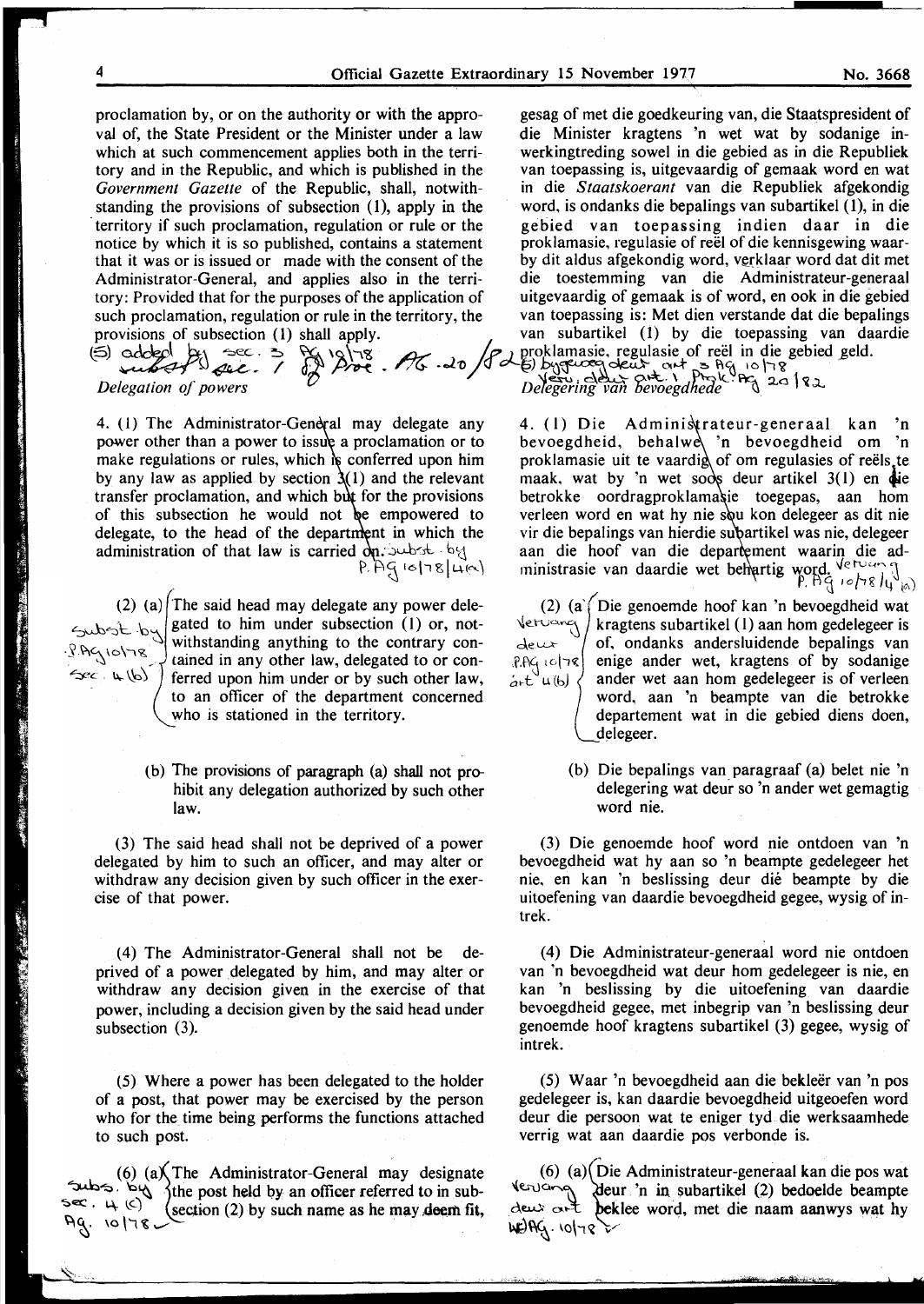and such name shall be made known by the deleted Chief Director of the Øffice of the Admini- $555/10189.999$ strator-General by notice in the Official Gazette.

- (b) For the purposes of any law by or under which any power is conferred upon the holder of such post, anything done by or on behalf of or in relation to that holder under the name made known as aforesaid, instead of a name or designation provided for in that law, shall be deemed to have been done under the last-mentioned name or designation, and any document issued or submitted or dealt with in any other manner by or on behalf of or in relation to that holder in that connection, shall be construed accordingly.
- (c) Paragraphs (a) and (b) shall mutatis *mutandis* apply also with reference to those provisions of any transfer proclamation issued before the commencement of this Proclamation, that provide for the delegation of powers to an officer or other person in the service of the State who is stationed in the

erritory.<br>
La bis + ter incepted by sect 5 Ag 10/78 4 bis + terminal provisions<br>
Transitional provisions of 84781+ 4 bis Repressed by Oorgangsbepalings<br>
PR10185136<br>
PR10185136

5. Anything done under a law referred to in section 2 before the commencement of a transfer proclamation, shall be deemed to have been done under that law as applied by section 3(1) and the relevant transfer procla-<br>mation. See Proc.  $\pi$ 6.24/83 6/(2)

Amendment of Proclamation AG. 3 of 1977

6. The Executive Powers Transfer Proclamation, 1977, is<sup> $\xi$ </sup>hereby amended –

- (a) by the substitution, in the definition of "law" in section 1, for the words "and any proclamation" of the words "any proclamation issued under such an Act or ordinance, and any", and for the words "or ordinance" of the words "ordinance or proclamation":
- (b) by the insertion, in subsection  $(2)$  of section 4, after the words "that subsection" of the words "or, notwithstanding anything to the contrary contained in any other law, delegated to him under or conferred upon him by such other law,"; and
- (c) by the addition to the said subsection (2) of the folparagraph, the existing subsection belowing coming paragraph (a):
	- "(b) The provisions of paragraph (a) shall not prohibit any delegation authorized by such other law.". Subst. Prok. Ag 10/78/10

goedvind, en daardie naam moet deur die goedvinu, en uaarde haar meer een en die die Offisiële Koerant bekendgemaak word.

- (b) By die toepassing van 'n wet waarby of waarkragtens 'n bevoegdheid aan die bekleër van daardie pos verleen word, word enigiets wat deur of namens of met betrekking tot daardie bekleër gedoen word onder die naam aldus bekendgemaak, in plaas van 'n naam of aanwysing waarvoor daardie wet voorsiening maak, geag onder laasgenoemde naam of aanwysing gedoen te wees, en word enige stuk wat deur of namens of met betrekking tot daardie bekleër in dié verband uitgereik of ingedien of op 'n ander wyse mee gehandel word, dienooreenkomstig uitgelê.
- (c) Paragrawe (a) en (b) is *mutatis mutandis* ook van toepassing met betrekking tot daardie bepalings van 'n oordragproklamasie voor die inwerkingtreding van hierdie Proklamasie uitgevaardig, wat voorsiening maak vir die delegering van bevoegdhede aan 'n beampte of ander persoon in diens van die Staat wat in die gebied diens doen.

4 bist that ingevery out 5 Ag 10/78 5. Enigiets wat voor die inwerkingtreding van 'n oordragproklamasie gedoen is kragtens 'n wet in artikel 2 bedoel, word geag kragtens daardie wet soos deur artikel 3(1) en die betrokke oordragproklamasie toegepas, gedoen te wees. Siew Arch.  $H_6$ ,  $24/8$  f  $1/2$ )

Wysiging van Proklamasie AG. 3 van 1977

6. Die Proklamasie op die Oordrag van Uitvoerende Gesag, 1977, word hierby gewysig -

- (a) deur in die omskrywing van "wet" in artikel 1 die woorde "en 'n proklamasie" deur die woorde "'n proklamasie wat kragtens so 'n Wet of ordonnansie uitgevaardig is, en 'n", en die woorde "of ordonnansie" deur die woorde "ordonnansie of proklamasie" te vervang;
- (b) deur in subartikel (2) van artikel 4 na die woord "is" die woorde "of, ondanks andersluidende bepalings van enige ander wet, kragtens of by sodanige ander wet aan hom gedelegeer is of verleen word," in te voeg; en
- (c) deur die volgende paragraaf by genoemde subartikel (2) te voeg, terwyl die bestaande subartikel paragraaf (a) word:
	- "(b) Die bepalings van paragraaf (a) belet nie 'n delegering wat deur sodanige ander wet gemagtig word nie."  $\sqrt{\epsilon_{SU}}$ . Prok.  $\frac{1}{\sqrt{\epsilon}}$ .

5